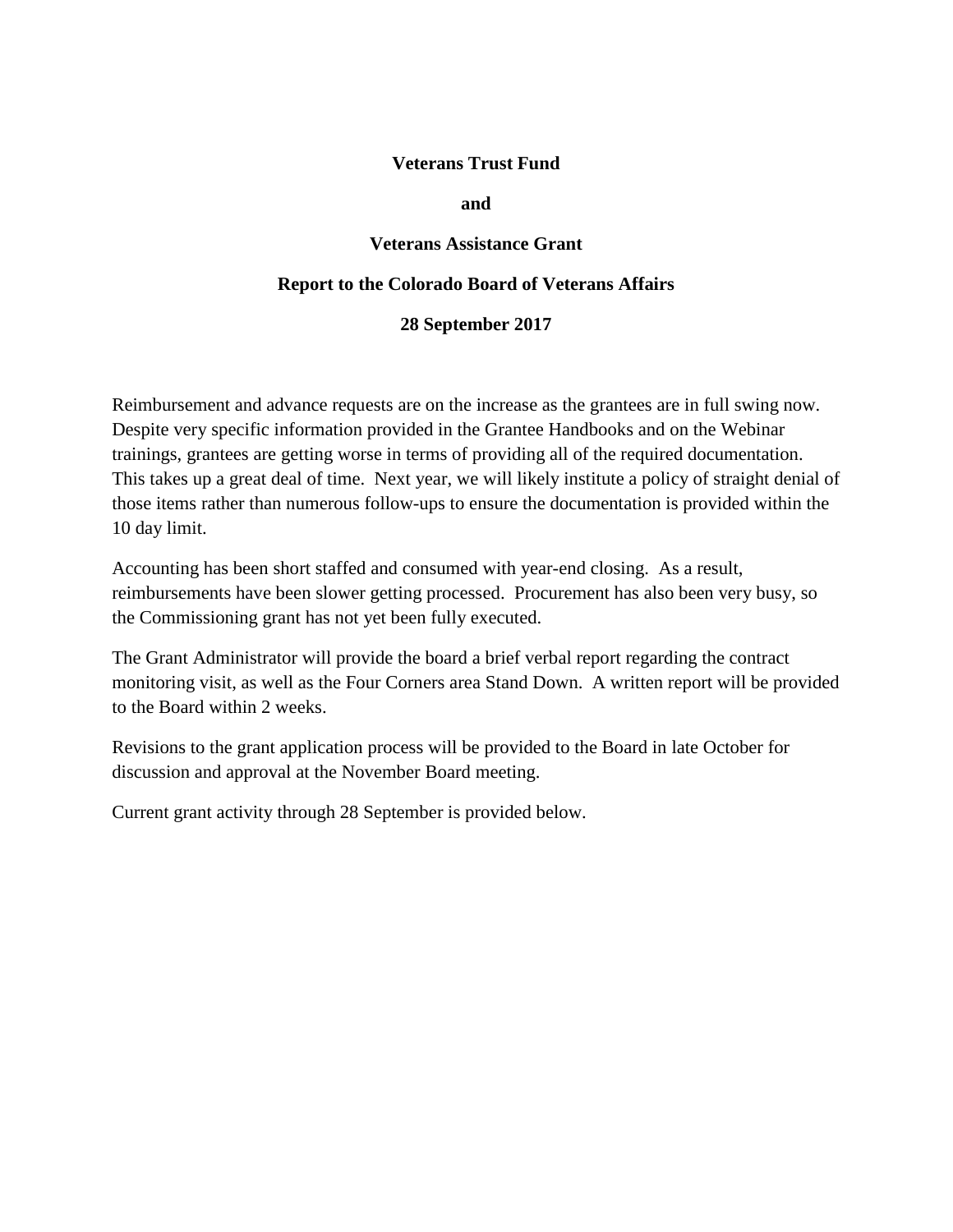|                |                                                 |              |                  | <b>COMMENTS</b> |
|----------------|-------------------------------------------------|--------------|------------------|-----------------|
|                |                                                 |              |                  |                 |
|                |                                                 | <b>Award</b> | <b>Amount of</b> |                 |
| Grant #        | Organization                                    | Original \$  | Remaining \$     |                 |
| VT18-01        | DAV Chapter 48, Durango                         | \$80,270.00  | \$79,972.87      |                 |
|                | Stand down, Trans., Vet Asst., Mental<br>Health |              |                  |                 |
| VT18-02        | VFW Post 8661, Conifer                          | \$8,400.00   | \$6,452.16       |                 |
|                | Veterans Assistance, Transportation             |              |                  |                 |
| VT18--03       | AL Post 25, Florence                            | \$15,000.00  | \$7,777.13       | Advance         |
|                | Veterans Assistance                             |              |                  |                 |
| VT18-04        | AL Post 32, Longmont                            | \$60,000.00  | \$45,100.20      | Advance         |
|                | Stand Down, Vet Assistance, Ed./Training        |              |                  |                 |
| VT18-05        | American Legion Post 09, La Junta               | \$6,080.00   | \$4,222.62       |                 |
|                | Vet Assistance, Transportation                  |              |                  |                 |
| VT18-06        | AL Post 44, Steamboat Springs                   | \$6,550.00   | \$4,912.50       | Advance         |
|                | <b>Transportation Program</b>                   |              |                  |                 |
| VT18-07        | VFW Post 12063, Westcliffe                      | \$40,000.00  | \$21,911.54      | Advance         |
|                | <b>Veterans Assistance</b>                      |              |                  |                 |
| <b>VT18-08</b> | VFW Post 41, Loveland                           | \$59,000.00  | \$40,344.45      | Advance         |
|                | Vet Assistance, Employment                      |              |                  |                 |
| VT18-09        | Dept. of CO VFW, Lakewood                       | \$30,000.00  | \$28,178.08      |                 |
|                | Vet Assistance                                  |              |                  |                 |
| VT18-10        | AL Post 88, Hot Sulphur Springs                 | \$20,000.00  | \$17,978.82      |                 |
|                | Vet Assistance                                  |              |                  |                 |
| VT18-11        | VFW Post 5843, Meeker                           | \$7,500.00   | \$7,500.00       |                 |
|                | <b>Trans Program</b>                            |              |                  |                 |
| VT18-12        | AL Post 1980, Woodland Park                     | \$25,000.00  | \$25,000.00      |                 |
|                | Vet Assistance                                  |              |                  |                 |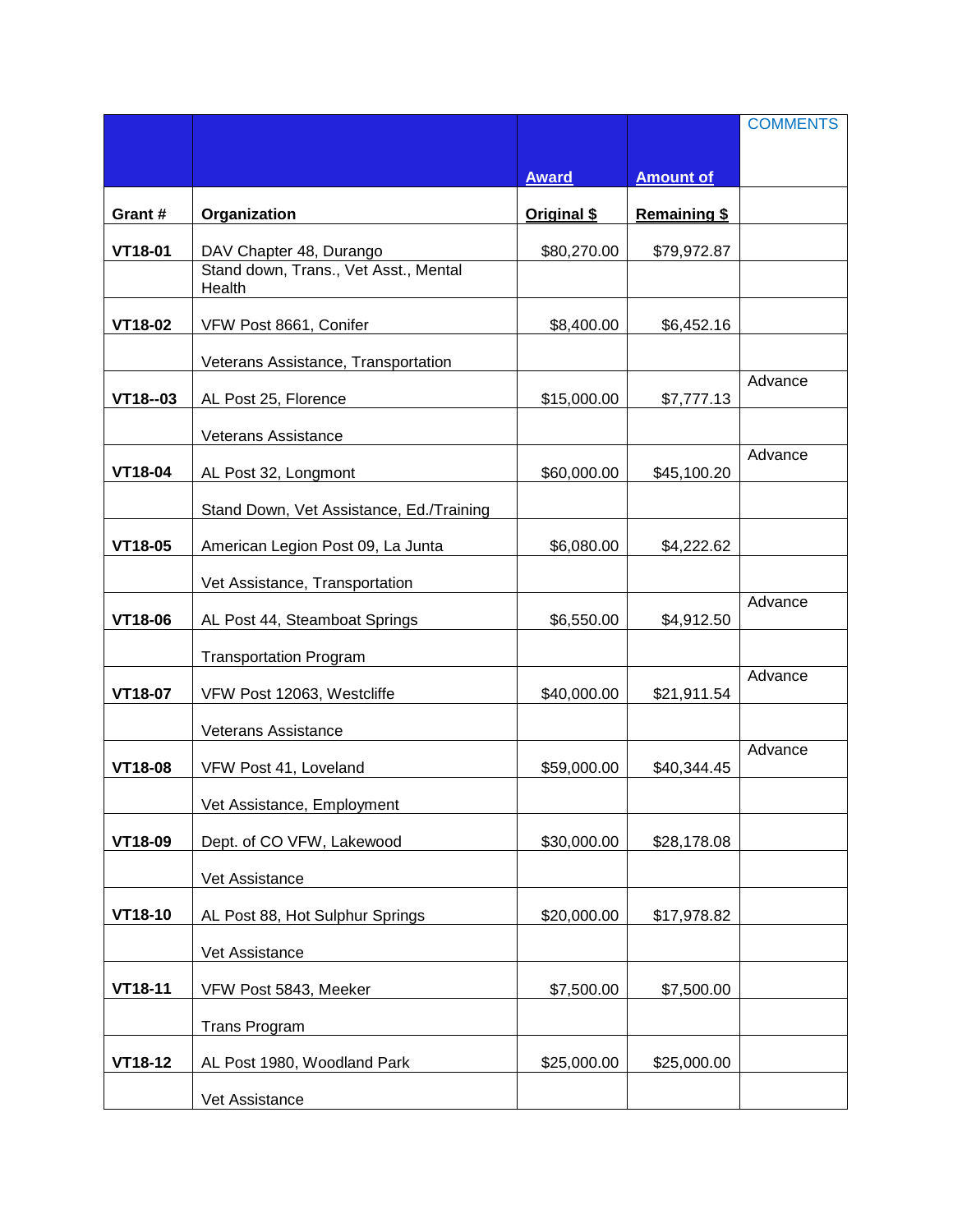| VT18-13     | AL Post 108, Pagosa Springs                | \$30,000.00 | \$26,516.32 |         |
|-------------|--------------------------------------------|-------------|-------------|---------|
|             | Vet Assistance, Transportation             |             |             |         |
| VT18-14     | AL Post 62, Craig                          | \$7,000.00  | \$5,749.00  |         |
|             | Veteran Assistance, Transportation         |             |             |         |
| VT18-15     | VFW Post 7829, Monument                    | \$40,450.00 | \$40,450.00 |         |
|             | Stand Down, Vet Assistance, Trans. Housing |             |             |         |
| VT18-16     | VFW Post 5231, Mancos                      | \$7,000.00  | \$5,581.14  |         |
|             | Vet Assistance                             |             |             |         |
| VT18-17     | AL Post 22, Northglenn                     | \$20,000.00 | \$20,000.00 |         |
|             | Vet Assistance                             |             |             |         |
| VT18-18     | DAV Chapter 44, Cortez                     | \$63,200.00 | \$61,699.00 |         |
|             | Vet Assistance, Transportation             |             |             |         |
| VT18-19     | American Legion Post 38, Fountain          | \$25,000.00 | \$25,000.00 |         |
|             | Vet Assistance                             |             |             |         |
| VT18-20     | AL Post 4, Ft. Collins                     | \$50,000.00 | \$40,500.00 | Advance |
|             | Vet Assistance, Transportation             |             |             |         |
| $VT18 - 22$ | American Legion Post 16, Huerfano          | \$10,000.00 | \$10,000.00 |         |
|             | Trans Prog, Vet Assistance                 |             |             |         |
| VT18-23     | AL Post 103, Littleton                     | \$30,000.00 | \$30,000.00 |         |
|             | Vet Assistance                             |             |             |         |
| VT18-24     | DAV Dept. of CO                            | \$19,300.00 | \$0.00      | Advance |
|             | Stand Down                                 |             |             |         |
| VT18-25     | DAV Post 25, Grand Junction                | \$11,000.00 | \$11,000.00 |         |
|             | Vet Assistance, Stand Down                 |             |             |         |
| VT18-26     | VFW Post 1, Denver                         | \$4,000.00  | \$4,000.00  |         |
|             | Gift cards                                 |             |             |         |